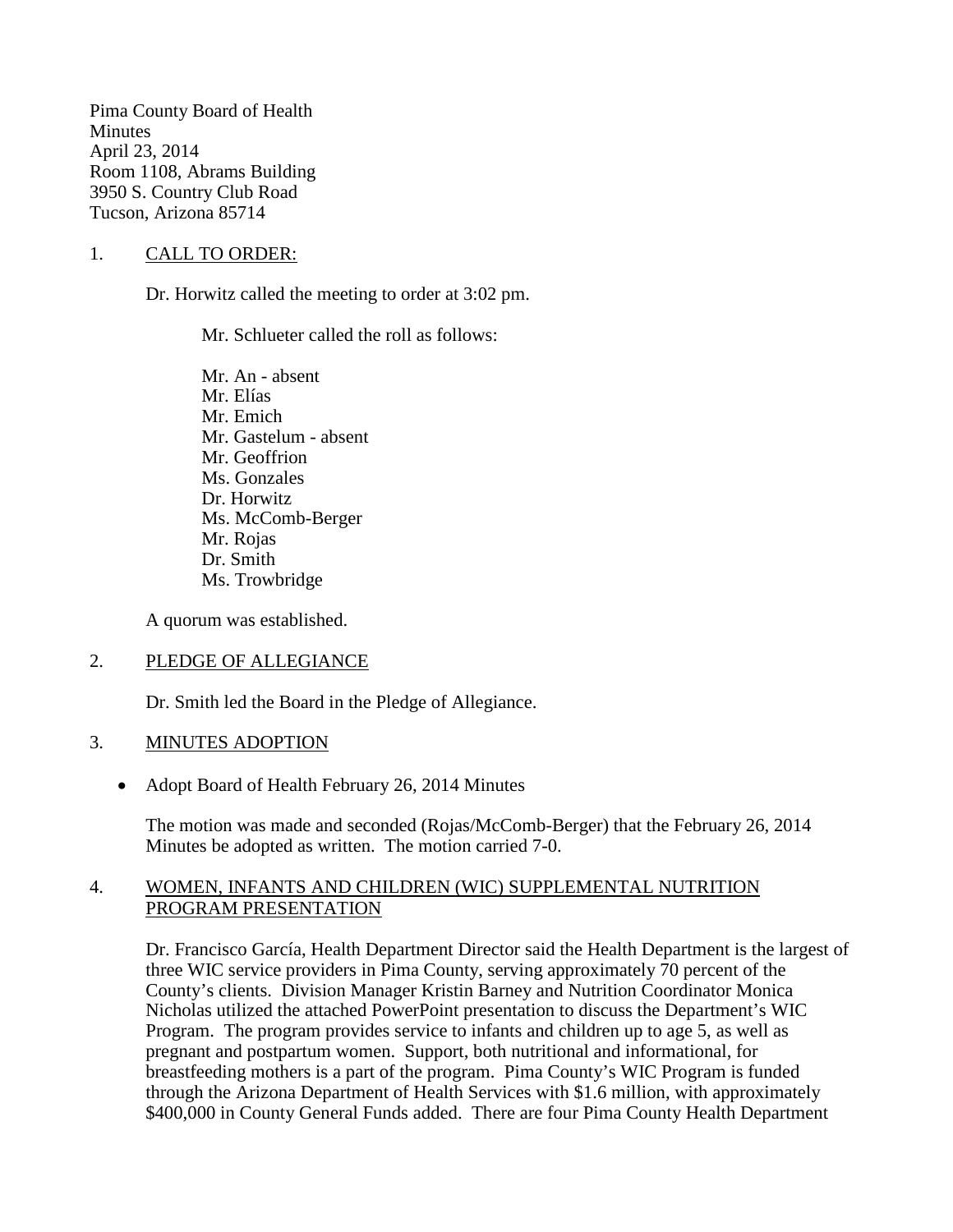WIC locations that currently are averaging approximately 8,800 monthly participants. In recent years WIC participation has been declining slightly nationally, in Arizona and in Pima County. Local participation fell noticeably in November during the federal government shutdown even though services continued during the shutdown. Current funding is for a caseload of 11,000 participants per month and next year's funding is for 10,000 per month. Discussion brought out that WIC eligibility significantly exceeds participation and that stigma, inconvenience and embarrassment contribute to this disparity. Electronic Benefits Transfers, in lieu of vouchers, are an anticipated future change and are expected to reduce inconvenience and embarrassment at checkout counters.

## 5. TOBACCO AND CHRONIC DISEASE PREVENTION PROGRAM PRESENTATION

Ms. Barney introduced Program Manager Gregory Rivera and Program Coordinator Jennifer Chancay who utilized the attached PowerPoint presentation to discuss the Department's Tobacco and Chronic Disease (TCD) Prevention Program. The program's mission is to develop partnerships and collaborations to promote a comprehensive approach to address tobacco and chronic disease. The program shares its messaging primarily through education and outreach. Program areas include: Youth Tobacco Prevention and Reducing Youth Access; Adult Tobacco Prevention and Cessation; Chronic Disease Self-Management Program (CDSMP) and Tomando Control de su Salud (taking control of your health); School-Based Prevention; and Million Hearts and Stroke.

Smoking statistics in America have held steady over recent years. According to the Arizona Youth Survey, 14 percent of youth (grades 8-12) in Pima County smoke. The Health Department works with the Arizona Department of Health Services to support Student's Taking a New Direction (STAND) Youth Coalitions, which address tobacco related issues in the community. Counter Strike is a collaboration between county partners and the Arizona Attorney General's office to ensure retailers do not sell tobacco products to minors. Volunteers ages 14 -17 go out with an undercover police officer to try to purchase tobacco products; and so far in 2014 approximately 15 percent of tobacco retailers in Pima County have sold to youth. There have been difficulties getting convictions against establishments selling to minors, but diversion training and fines have been ordered. The Health Department does not offer smoking cessation programing, but refers smokers to ASHLine which is a State, tobacco tax funded cessation service.

The Health Department's Chronic Disease Self-Management Program (CDSMP) was developed by Stanford University to help adults and caregivers successfully manage ongoing chronic health conditions. Tomando Control de su Salud is the Spanish equivalent. The program is a six-week workshop, meeting once a week.

The Health Department's TCD Program also participates in the Million Hearts Campaign and has a school based prevention program. The Million Hearts Campaign is an endeavor to prevent one million heart attacks by 2017. Program staff promotes, develops, and supplies educational materials to community organizations. Efforts concentrate on promoting the ABCs: Aspirin when needed; Blood Pressure checks; Cholesterol reduction; and Smoking cessation. School based prevention targets youth from K-12. Pima County has 11 participating school districts. At each school a Wellness Coordinator establishes a School